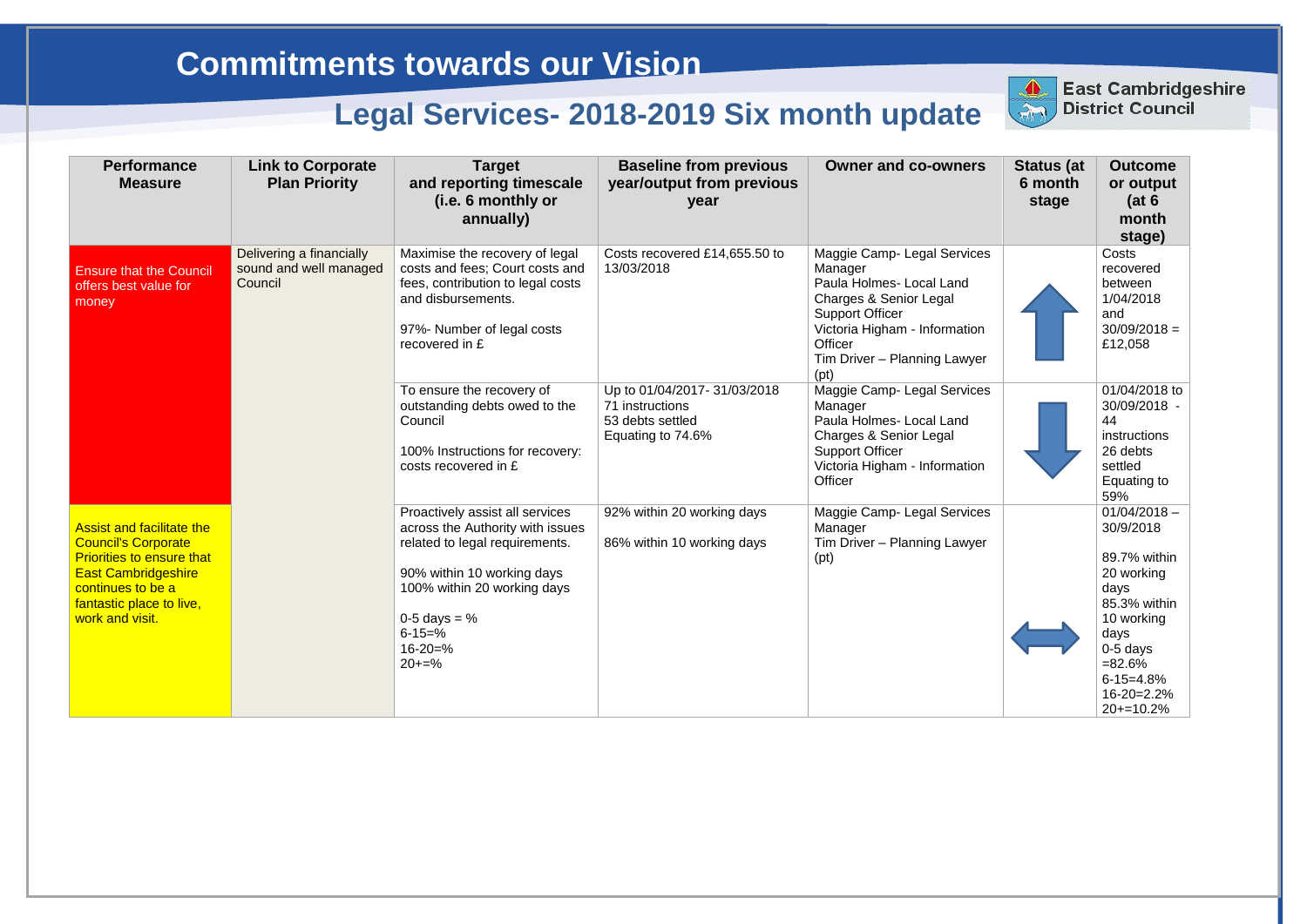| <b>Performance</b><br><b>Measure</b>                           | <b>Link to Corporate</b><br><b>Plan Priority</b>              | <b>Target</b><br>and reporting timescale<br>(i.e. 6 monthly or<br>annually)                                                                                                                                                                                                                                           | <b>Baseline from previous</b><br>year/output from previous<br>year                                                                                                               | <b>Owner and co-owners</b>                                                                                                                                          | <b>Status (at</b><br>6 month<br>stage | <b>Outcome</b><br>or output<br>(at 6)<br>month<br>stage)                                                                                                              |
|----------------------------------------------------------------|---------------------------------------------------------------|-----------------------------------------------------------------------------------------------------------------------------------------------------------------------------------------------------------------------------------------------------------------------------------------------------------------------|----------------------------------------------------------------------------------------------------------------------------------------------------------------------------------|---------------------------------------------------------------------------------------------------------------------------------------------------------------------|---------------------------------------|-----------------------------------------------------------------------------------------------------------------------------------------------------------------------|
| <b>Support the local</b><br>property market.                   |                                                               | Ensure continuous service<br>delivery for the Local Land<br><b>Charge Service</b><br>• 100% of Local Land<br>Charge searches within<br>10 working days;<br>• 95% within 5 working<br>days                                                                                                                             | 100% of searches within 10<br>working days.<br>98.6% of searches responded to<br>within 5 working days.<br>Average turnaround time 4<br>working days to respond to<br>31/03/2018 | Maggie Camp- Legal Services<br>Manager<br>Paula Holmes- Local Land<br>Charges & Senior Legal<br><b>Support Officer</b><br>Victoria Higham - Information<br>Officer  |                                       | 100% of<br>searches<br>within 10<br>working days<br>74% of<br>searches<br>responded to<br>within 5<br>working days<br>Average<br>turnaround<br>time 5<br>working days |
| To provide a<br>comprehensive and<br>qualitative legal service |                                                               | Provide legal support for<br>committees when necessary.<br>100% attendance at committees<br>where necessary                                                                                                                                                                                                           | 100% supported                                                                                                                                                                   | Maggie Camp- Legal Services<br>Manager<br>Tim Driver - Planning Lawyer<br>(pt)                                                                                      |                                       | 100%<br>supported                                                                                                                                                     |
|                                                                |                                                               | Ensure car parking appeals and<br>enforcements comply with the<br>following timescales;<br>80% of appeals responded to<br>within 10 working days<br>100% within 20 working days<br>First letters to be sent within 29<br>working days                                                                                 | 97% of appeals responded to<br>within 10 working days.<br>100% of first letters sent in 29<br>working days to 31/03/2018                                                         | Maggie Camp- Legal Services<br>Manager<br>Paula Holmes - Local Land<br>Charges & Senior Legal<br><b>Support Officer</b>                                             |                                       | 98% of<br>Appeals<br>responded to<br>within 10<br>working days<br>No records<br>available for<br>1 <sup>st</sup> letters<br>sent                                      |
| To provide a<br>comprehensive and<br>qualitative legal service | Delivering a financially<br>sound and well managed<br>Council | Ensure that the timescales set<br>out in the Transparency Code<br>are complied with and manage<br>information data on the Council's<br>website: Open data, Disclosure<br>log and Officer Decisions<br>100% annually or quarterly for<br>datasets and as soon as<br>completed disclosure log and<br>officer decisions. | 100% annually or quarterly for<br>datasets and as soon as<br>completed for disclosure log and<br>officer.                                                                        | Maggie Camp- Legal Services<br>Manager<br>Paula Holmes - Local Land<br>Charges & Senior Legal<br><b>Support Officer</b><br>Victoria Higham - Information<br>Officer |                                       | 100%                                                                                                                                                                  |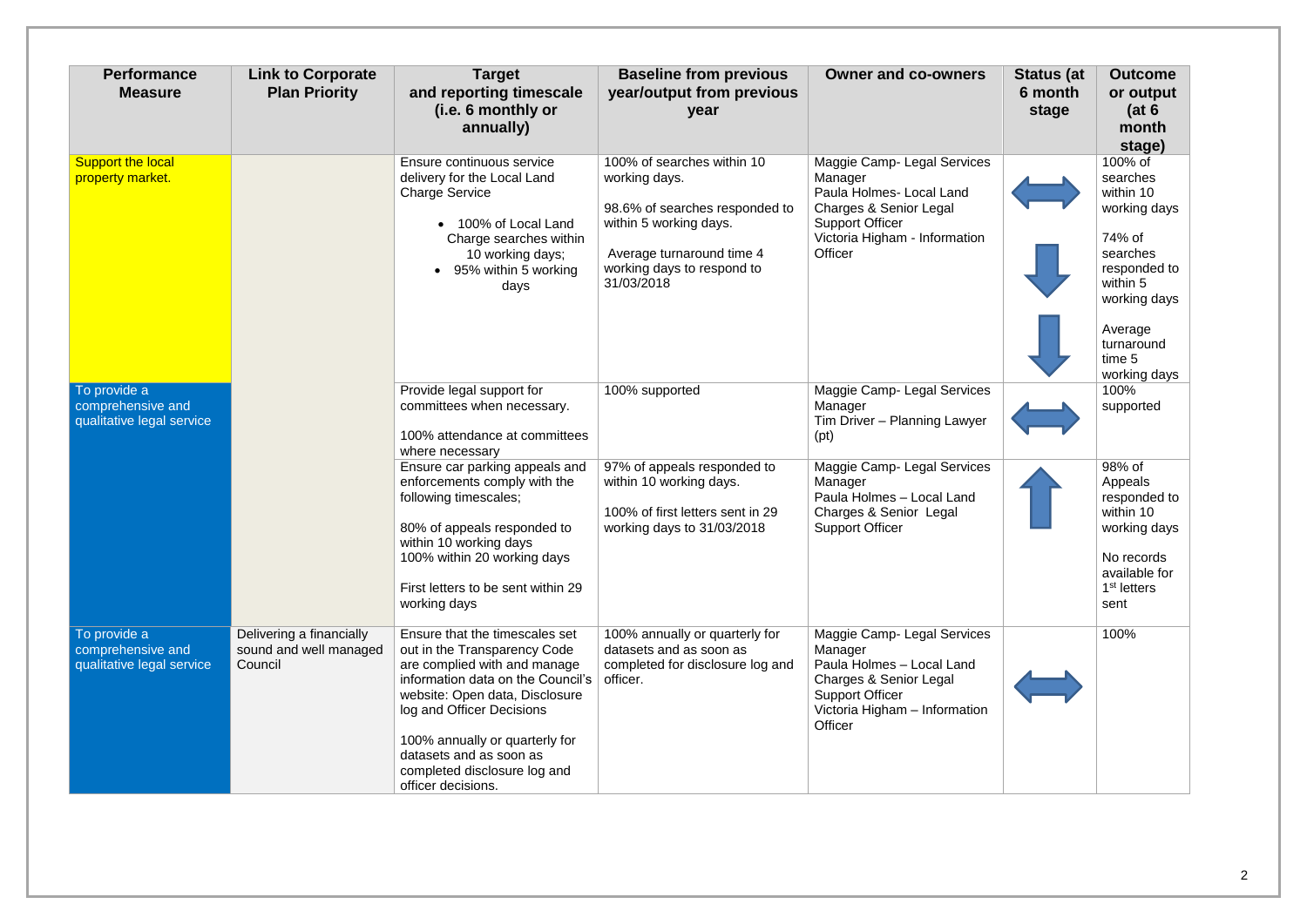| <b>Performance</b><br><b>Measure</b>                                                                     | <b>Link to Corporate</b><br><b>Plan Priority</b> | <b>Target</b><br>and reporting timescale<br>(i.e. 6 monthly or<br>annually)                                                                                                                                                                                                              | <b>Baseline from previous</b><br>year/output from previous<br>year                            | <b>Owner and co-owners</b>                                                                                                                                                                                           | <b>Status (at</b><br>6 month<br>stage | <b>Outcome</b><br>or output<br>(at 6)<br>month<br>stage)                                                                                                                                                                                                                                  |
|----------------------------------------------------------------------------------------------------------|--------------------------------------------------|------------------------------------------------------------------------------------------------------------------------------------------------------------------------------------------------------------------------------------------------------------------------------------------|-----------------------------------------------------------------------------------------------|----------------------------------------------------------------------------------------------------------------------------------------------------------------------------------------------------------------------|---------------------------------------|-------------------------------------------------------------------------------------------------------------------------------------------------------------------------------------------------------------------------------------------------------------------------------------------|
|                                                                                                          |                                                  | Deliver an effective, accurate<br>and transparent FOI/EIR<br>service.<br>100% of responses within 10<br>working days (unless the FOI<br>request involves further in-depth<br>research but the service will<br>ensure that the customer is kept<br>informed)                              | 95% responses in 20 working<br>days<br>67% responses in 10 working<br>days                    | Maggie Camp- Legal Services<br>Manager<br>Victoria Higham - Information<br>Officer<br>Paula Holmes - Local Land<br><b>Charges &amp; Senior Legal</b><br><b>Support Officer</b>                                       |                                       | Requests:<br>196 to<br>31/09/2018<br>Days to<br>respond:<br>$0-5: -55%$<br>$6 - 10 - 13%$<br>11-15:-9%<br>16-20:-14%<br>$20 + 1 - 7%$<br>Note-2% of<br>FOI requests<br>are awaiting<br>clarification<br>68% within<br>10 working<br>days<br>91%<br>responded<br>within 20<br>working days |
| <b>Ensure that staff have all</b><br>the necessary skills to<br>maximise their input<br>service delivery |                                                  | To support the continued<br>professional development of the<br>team to ensure that they are<br>meeting with personal and<br>professional career development<br>opportunities<br>100% compliance and with an<br>average of 16 hours professional<br>development per member of the<br>team | The service continues to meet<br>with the professional and<br>statutory requirements for CPD. | Maggie Camp- Legal Services<br>Manager<br>Tim Driver - Planning Lawyer<br>(pt)<br>Paula Holmes-Local Land<br><b>Charges &amp; Senior Legal</b><br><b>Support Officer</b><br>Victoria Higham - Information<br>Officer |                                       | 100% CPD<br>compliant                                                                                                                                                                                                                                                                     |
|                                                                                                          |                                                  | To update Service Delivery<br>Champions with the progress of<br>the service, how the service is<br>being operated and the direction<br>it is going in                                                                                                                                    | Meetings every quarter (or as<br>requested by councillors)                                    | Maggie Camp- Legal Services<br>Manager<br>Tim Driver - Planning Lawyer<br>(pt)<br>Paula Holmes-Local Land<br><b>Charges &amp; Senior Legal</b><br><b>Support Officer</b><br>Victoria Higham - Information<br>Officer |                                       | Completed                                                                                                                                                                                                                                                                                 |
|                                                                                                          |                                                  | 100% of appraisals completed<br>by June 2018                                                                                                                                                                                                                                             | 100% of appraisals completed.                                                                 | Maggie Camp- Legal Services<br>Manager                                                                                                                                                                               |                                       | Completed                                                                                                                                                                                                                                                                                 |